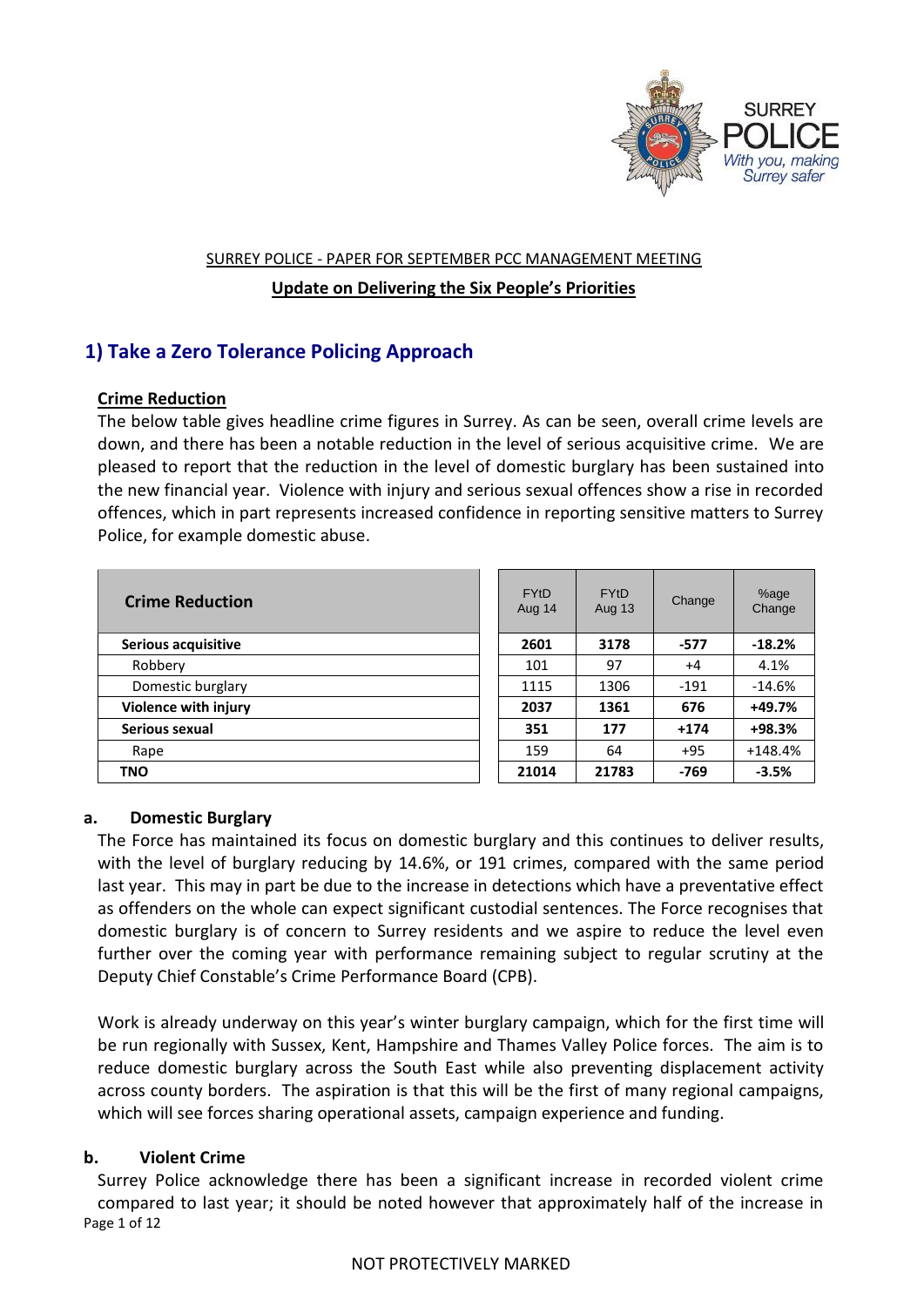violent crime is domestic abuse related which shows an increased confidence in Surrey Police's ability to deal with this crime type. We are committed to dealing with violent crime of all types including street-based, non-domestic crime and work to reduce the levels of this is being driven through the CPB. The Force has been carrying out a campaign to reduce violence since the beginning of the FIFA world cup in June. The campaign, which focuses on public place and domestic violence, is paying dividends. Total levels of violent offences reported during the World Cup (Thursday, 12 June to Sunday, 13 July) decreased by around 40% compared with the figure recorded during the 2010 tournament. There was also a 15% reduction in the number of domestic violence incidents reported during this year's World Cup compared with the tournament four years ago. The Force carried out additional high visibility patrols in town centres across Surrey both during and after high-profile matches to respond to any public disorder and prevent increases in public place violence during the tournament but officers were only required to attend a very small number of football-related incidents. In the build-up to the World Cup Neighbourhood officers worked closely with local authorities and licensees from pubs and clubs throughout Surrey to help prevent disorder.

The operational activity has been backed up throughout the summer with an extensive advertising and social media campaign designed to deter potential perpetrators of public place and domestic violence. Intelligence suggested that the key deterrent to committing violence is ending the night in a police cell and based on this, key activity has been based around the strapline *#TheHardCell.* This has included advertising on billboards near pubs and railway stations (both during and since the World Cup), digital screens in town centre pubs and clubs and an advertorial in 'Guide2Guildford'. A social media campaign, which is ongoing, includes a programme of Tweets and Facebook posts which have been run each week since the beginning of the World Cup tournament. To give the campaign a further boost a video filmed in 'the hard cell' was launched on Friday, 8 August, with associated promotional posts on Facebook and Twitter. Domestic Violence was also tackled through a 'one month ban' poster which was produced for custody, and a video shown in Accident and Emergency Departments (St Peters, Epsom and East Surrey hospitals) to raise awareness of the newly introduced Domestic Violence Prevention Notices.

## **c. Serious Sexual Offences**

Surrey Police is recording a significant increase in the volume of serious sexual assaults (+98.3%) and rapes (+148.4%) when compared with the same period last year. The Force continues to take a victim-centred approach, and insists on the correct recording of offences by officers and staff at the point of reporting. We continue to work closely with partner agencies including the Sexual Assault Referral Centre (SARC), the Rape and Sexual Abuse Support Centre (RASASC) and Outreach to encourage victims to come forward and report offences.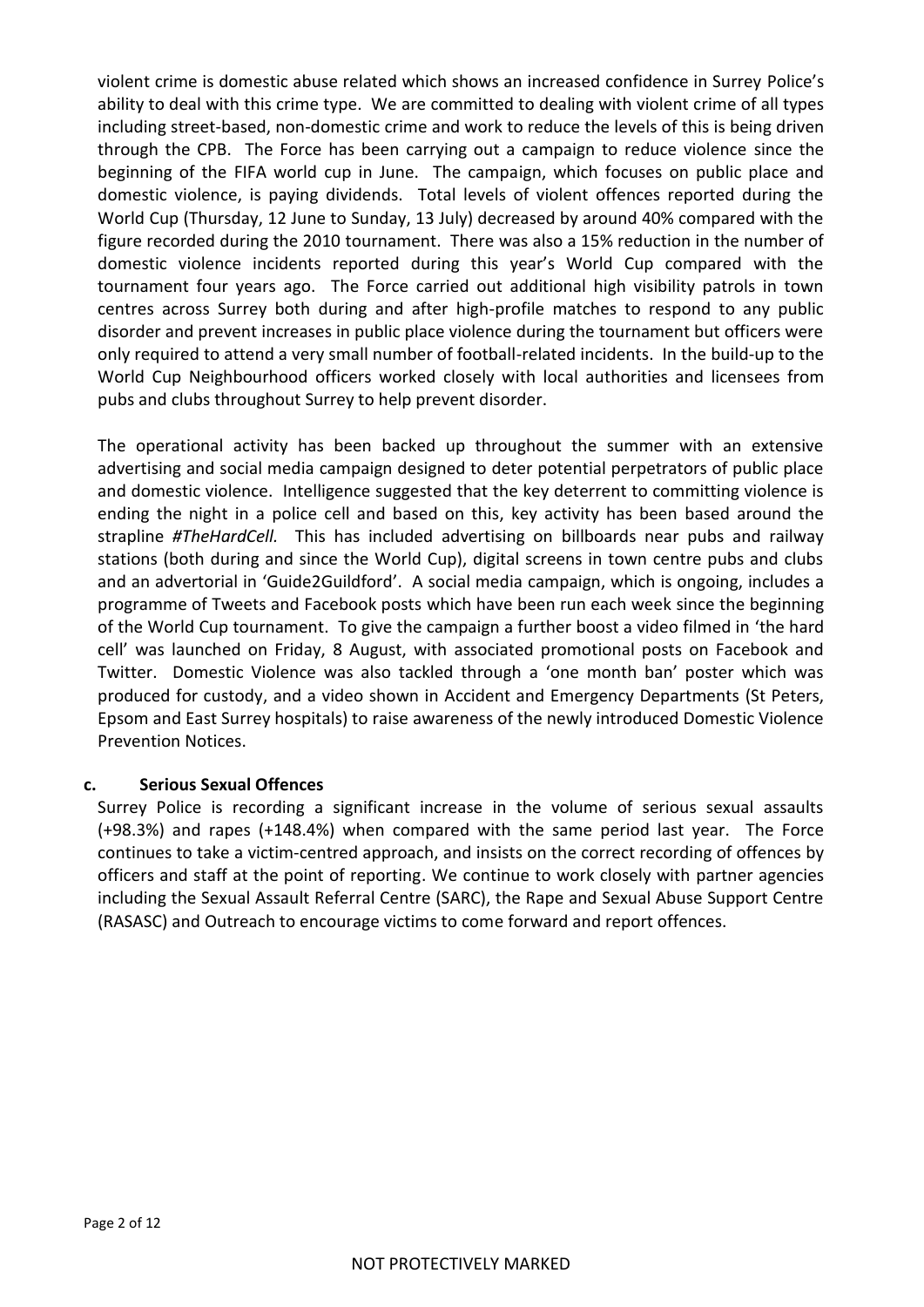## **Detection Rates**

The below table shows headline crime detection figures in Surrey. As can be seen, we have continued to show significantly improved detection rates in relation to serious acquisitive crime, with robbery and domestic burglary detection rates both showing notable increases.

| <b>Detection Rates</b> | <b>FYtD</b><br>Aug 2014 | <b>FYtD</b><br>Aug 201 |
|------------------------|-------------------------|------------------------|
| Serious acquisitive    | 13.5%                   | 9.5%                   |
| Robbery                | 26.7%                   | 22.7%                  |
| Domestic burglary      | 19.6%                   | 11.2%                  |
| Violence with injury   | 35.6%                   | 41.6%                  |
| Serious sexual         | 15.1%                   | 44.6%                  |
| Rape                   | 9.4%                    | 39.1%                  |
| <b>TNO</b>             | 26.1%                   | 28.0%                  |

| <b>FYtD</b><br>Aug 2014 | <b>FYtD</b><br>Aug 2013 |
|-------------------------|-------------------------|
| 13.5%                   | 9.5%                    |
| 26.7%                   | 22.7%                   |
| 19.6%                   | 11.2%                   |
| 35.6%                   | 41.6%                   |
| 15.1%                   | 44.6%                   |
| 9.4%                    | 39.1%                   |
| 26.1%                   | 28.0%                   |

### **a. Domestic Burglary**

We are pleased to note that focus over the past 12 months to maximise every detection opportunity for domestic burglary is bearing fruit and our performance in this area has shown significant improvements with the detection rate being nearly double what it was at the same time last year, and Surrey Police improving by 8 positions nationally. The Taken into Consideration Team continues to perform well and there is a number of TICs pending.

## **Examples of recent good work**

● David Adams has been sentenced to three years in prison after pleading guilty to 10 burglaries and asking for a further 72 offences to be taken into consideration. His offending covered the areas of Pyrford, West Byfleet, Walton-on-Thames, Hersham, Weybridge and East Molesey as well as the New Forest area.

● Lewis Kelleher has been sentenced to three years and eight months imprisonment after pleading guilty to a string of burglaries in Virginia Water and Farnham earlier this year involving the theft of jewellery.

Anthony Murray has been jailed for 5 years after admitting two counts of burglary and asking for a further 102 to be taken into consideration, some dating back to 2010. Mr Murray committed burglaries across the county and its borders stealing high end jewellery and electronic goods. Surrey Police have been able to reunite 30 victims with their stolen items following two open days held in Caterham Police station in August.

● Daryl Gooding has been sentenced to three years in prison after pleading guilty to a burglary in Oxshott in July 2014

● Mark Chatfield as sentenced to four years in prison after being convicted of burglary at house in Guildford in December 2013.

●A would-be thief from Essex who was seen acting suspiciously and then tracked by a Dog Unit to a nearby garden in November last year, has been found guilty of going equipped to steal and sentenced to 9 months in prison.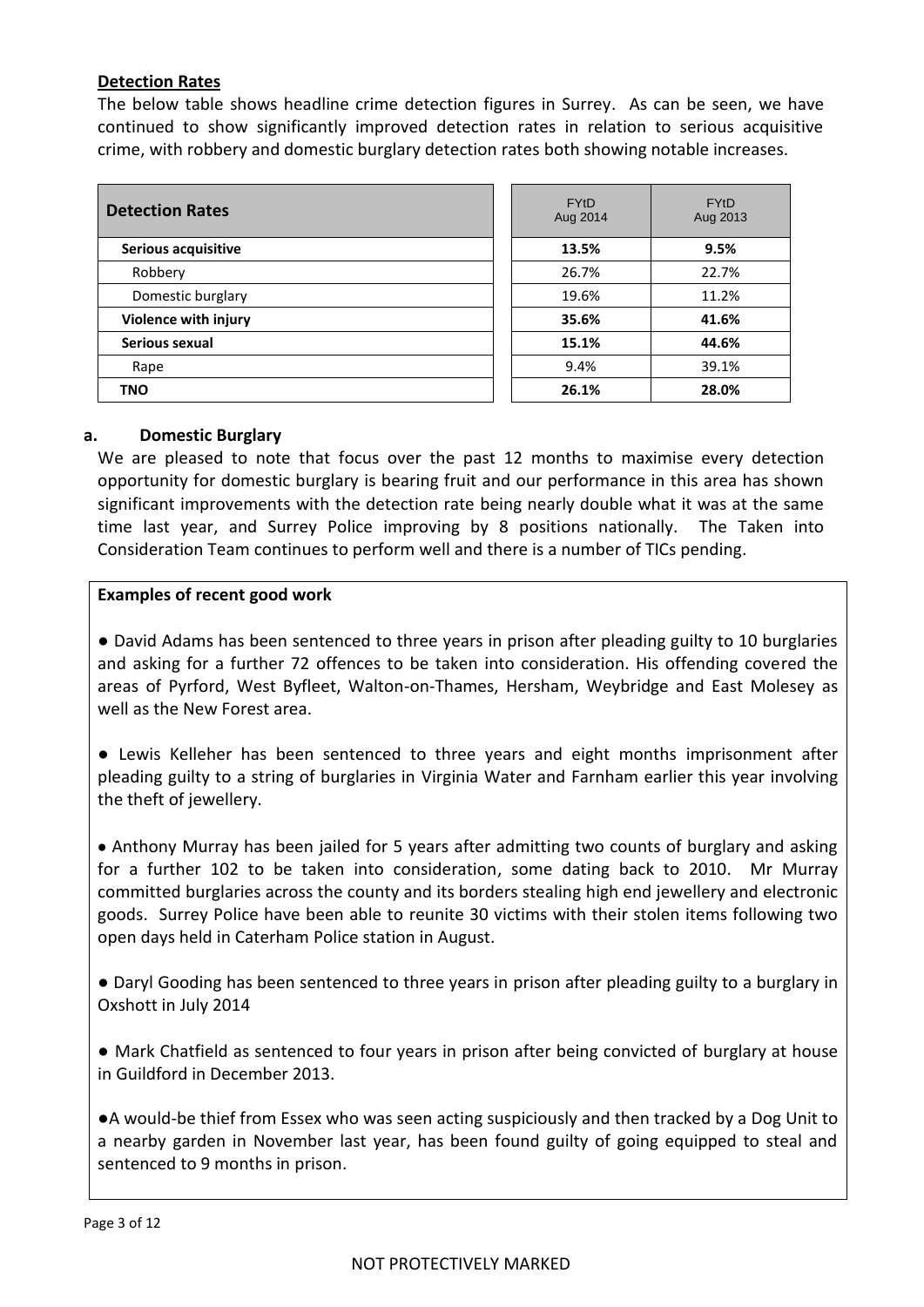● An operation was conducted at a car boot sale in West Surrey by the Guildford Safer Neighbourhood Team (SNT) following intelligence reports that stolen goods were being sold at the location. A male was seen by officers selling gardening equipment which was believed to be stolen goods; the male was arrested, the goods were seized and further enquiries have linked them to a burglary in Old Woking.

## **b. Violent Crime**

The detection rate for violent crime with injury for the financial year to date is slightly lower than for the same time last year; this should be seen in the context of a 49.7% increase in recorded crimes. The actual number of crimes detected, at 725, is 28.1% up on the same period last year (566). This increase in the number of detections clearly demonstrates our commitment to bringing violent offenders to justice. The Force is, however, not complacent and is committed to increasing its violent crime detection rate; it has, for example, been reviewing how many crimes we attend and expects officers to carry out swift and robust investigations, following all available leads; this was discussed at CPB and further updates will follow.

In relation to domestic abuse (DA), we are already seeing positive results in terms of an increased arrest rate and detection rate when compared with the same period last year. Consequently there has been an increase in the number of offenders going through the Specialist Domestic Violence Courts and this is placing significant demand on both the courts and our partner agencies. We have issued 32 Domestic Violence Protection Notices, 27 of which have been converted into Domestic Violence Protection Orders at Magistrates Court.

## **c. Serious Sexual Offences**

The detection rate for serious sexual offences, in particular rape, has reduced when compared with the same period last year; again this should be seen in the context of an 98.3% increase in recorded crimes. Our more victim-focused and ethical crime recording process this year means that we are recording more sexual offences, and recording them sooner. A significant number of relevant cases are with the Crown Prosecution Services awaiting a charging decision; if the average charge rate were applied to these outstanding cases our detection rate would increase by 8.8% points to 23.9%. Consequently we anticipate our performance to increase once these cases have been processed. In addition, we are reviewing all police decisions regarding nofurther-action on crimes within the last month to identify whether the Force is making such decisions too early.

The Safeguarding Investigation Unit (SIU) is dealing with the larger workload caused by increased reporting, as well as the higher arrest rates for DA. Increased investment in SIU will provide the department with more officers and staff, bringing increased capacity, and the Force is actively trying to fill 25 vacancies which are now within the department. To increase their efficiency and effectiveness, their shift pattern is also being reviewed.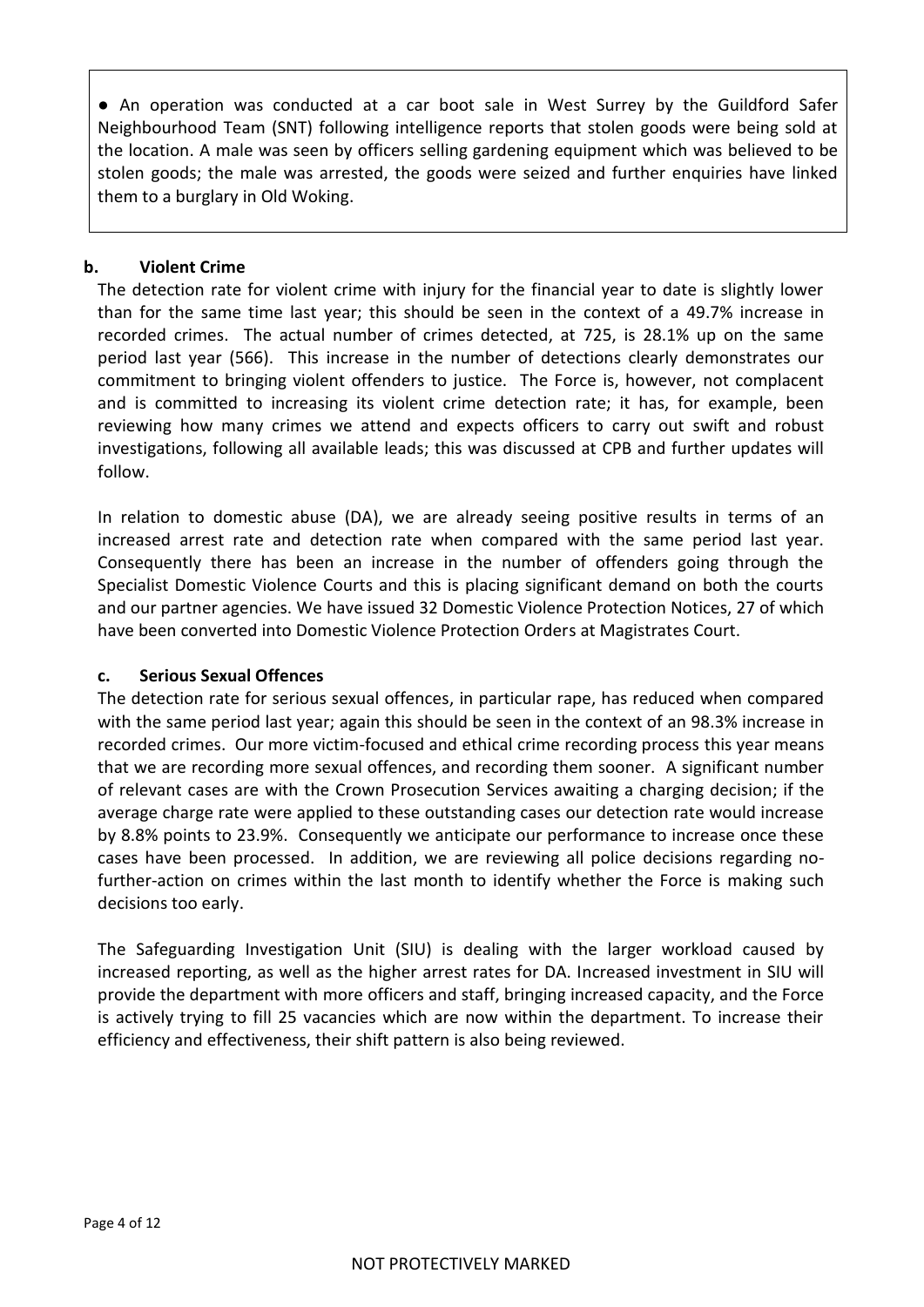## **Examples of Good Work**

### Operation Notarise

Surrey and Sussex Paedophile Online Investigation Team were involved in Operation Notarise, a large scale national child safeguarding investigation, focusing on more than 1,000 suspects who offered, viewed and possessed indecent images of children. Surrey and Sussex POLIT received 46 intelligence packages and this intelligence resulted in six warrants being issued in Surrey with seven arrests. All arrests were for offences relating to the possession and/or sharing of indecent images of children. Appropriate safeguarding measures have been put in place to protect the victims whilst enquiries continue. This operation is an excellent example of joint working across the two Forces and has ensured the safeguarding of numerous children and identified a large number of dangerous individuals who are now being investigated.

## Man jailed for 7 years for sexual offences against a young girl

Duberney Jaramillo Restreppo has been sentenced to seven years imprisonment after entering a last minute guilty plea to three charges of sexual offences against a child under 13 years at Guildford Crown Court. Restreppo's victim was 10 years old at the time of the offences which took place between 2007 and 2009.

Horley man charged over sexual assaults after BBC Crimewatch appeal The incidents occurred in Caterham and Warlingham in May 2014. The charges follow the

successful inclusion of the offences on the BBC's Crimewatch programme.

### Former trainee paramedic found guilty of sexual assaults in Surrey and London

Christopher Bridger was convicted of five sexual assaults on three female victims following a 13 day trial at Guildford Crown Court. Bridger was found guilty of one count of rape while he was studying at St George's Hospital in London between 2008 and 2009 and sexually assaulting two co-workers at the South East Coast Ambulance NHS Service in 2011 and 2012.

#### **Drugs**

The Force continues to take a proactive and zero tolerance approach in relation to drug use, production and supply, particularly where it involves young people.

Surrey Police has recently introduced screening devices that can detect cannabis in saliva in all custody suites. The new technology will help the Force pursue motorists who drive under the influence of drugs, as the devices indicate whether a laboratory test is needed; then a health care professional can take a blood sample without the need to call a doctor to examine the suspect.

#### **Recent examples of good drugs-related work**

● Marcus Heggarty has been sentenced to 32 months in prison after pleading guilty to possession with intent to supply at Guildford Crown Court. Mr Heggarty was arrested following the execution of a search warrant at an address in Woking in June this year.

● A closure Order has been granted for three months on a house in Burpham, Guildford which was causing a nuisance to neighbours due to antisocial behaviour and drug dealing taking place on the premises. The tenant has also been permanently evicted from the property.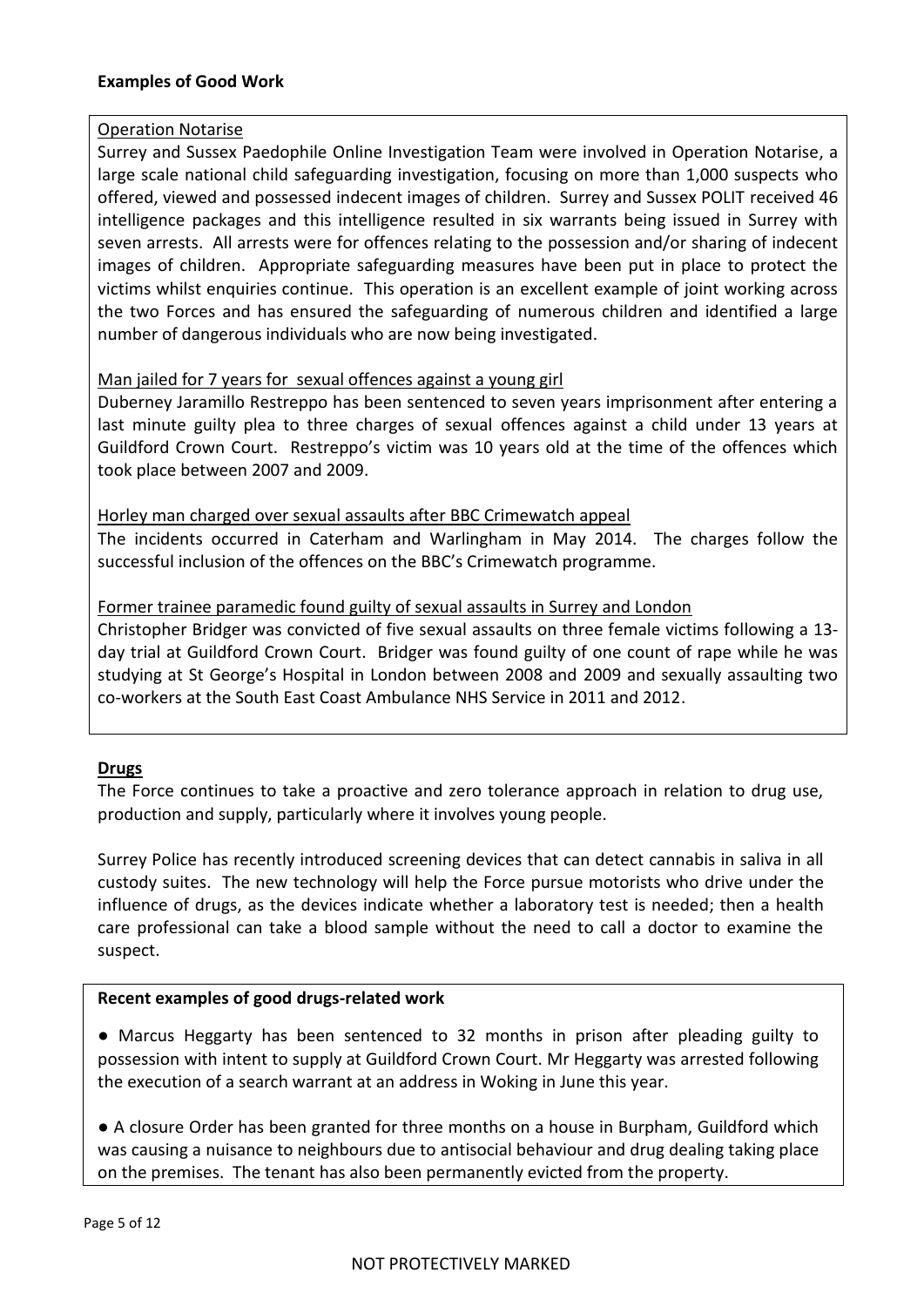### **Wider examples of good zero tolerance policing**

● Surrey and Sussex Police have launched Operation Stingray to stop offenders who drive unregistered or uninsured vehicles from slipping through the net. The operation uses Automatic Number Plate Recognition (ANPR) hot lists to specifically identify and flag up uninsured, unregistered vehicles (in constant use) and foreign registered vehicles committing offences and continually avoiding detection.

● Three men have been sentenced to a total of 39 years in prison following an aggravated burglary in Ockham and a linked robbery at a jewellery store in Cobham in October 2012. Damon Denham and Stephen Evers were each sentenced to 13 and a half years' imprisonment, while Eugene Gundeman was sentenced to 12 years after he pleaded guilty to conspiracy to commit robbery. The judge directed that a further charge of conspiracy to kidnap for all three defendants will lie on file.

● A teenager has pleaded guilty to a racist attack on a man in front of his family in Epsom. The 16-year-old, who cannot be named for legal reasons, was handed a 12-month restraining order prohibiting him from contacting the victim directly or indirectly, or entering Roseberry Park in [Epsom.](http://www.getsurrey.co.uk/all-about/epsom) The teenager was also made the subject of a nine-month referral order and told to pay £250 compensation to the victim. During the incident, the victim suffered head and facial injuries and was then taken to hospital. A woman also suffered minor injuries but did not require medical treatment.

● The former manager of a funeral directors has been given a 22-month custodial sentence and ordered to pay £500 in compensation after pleading guilty to eight counts of fraud.

● A man has been sentenced to 14 months in prison after pleading guilty to Grievous Bodily Harm and common assault following an assault at a nightclub in Camberley.

●Two men who attempted to con an elderly woman out of £8,000 for garden work in Godstone have been sent to prison for eight months having pleaded guilty to one charge each of fraud.

• The Redhill SNT have made several arrests for theft of pedal cycles, working with British Transport Police on one series at Redhill railway station. Suspects for those offences were given bail conditions not to attend railway stations; thefts then started at the nearby leisure centre. Using CCTV the team identified suspects, arrested and interviewed them and charged them for those offences.

● Using covert methods the Horley SNT investigated a series of offences where a person was leaving human excrement on a car. He repeatedly targeted one female victim. Targeting their patrols to start work before dawn the team identified a suspect from a stop check. When arrested this male admitted the offences. He was charged with criminal damages to the car and harassment to the victim. The victim did not know the male, or understand his motive, so had found it to be a particularly worrying time. She was extremely relieved when the male was arrested and charged.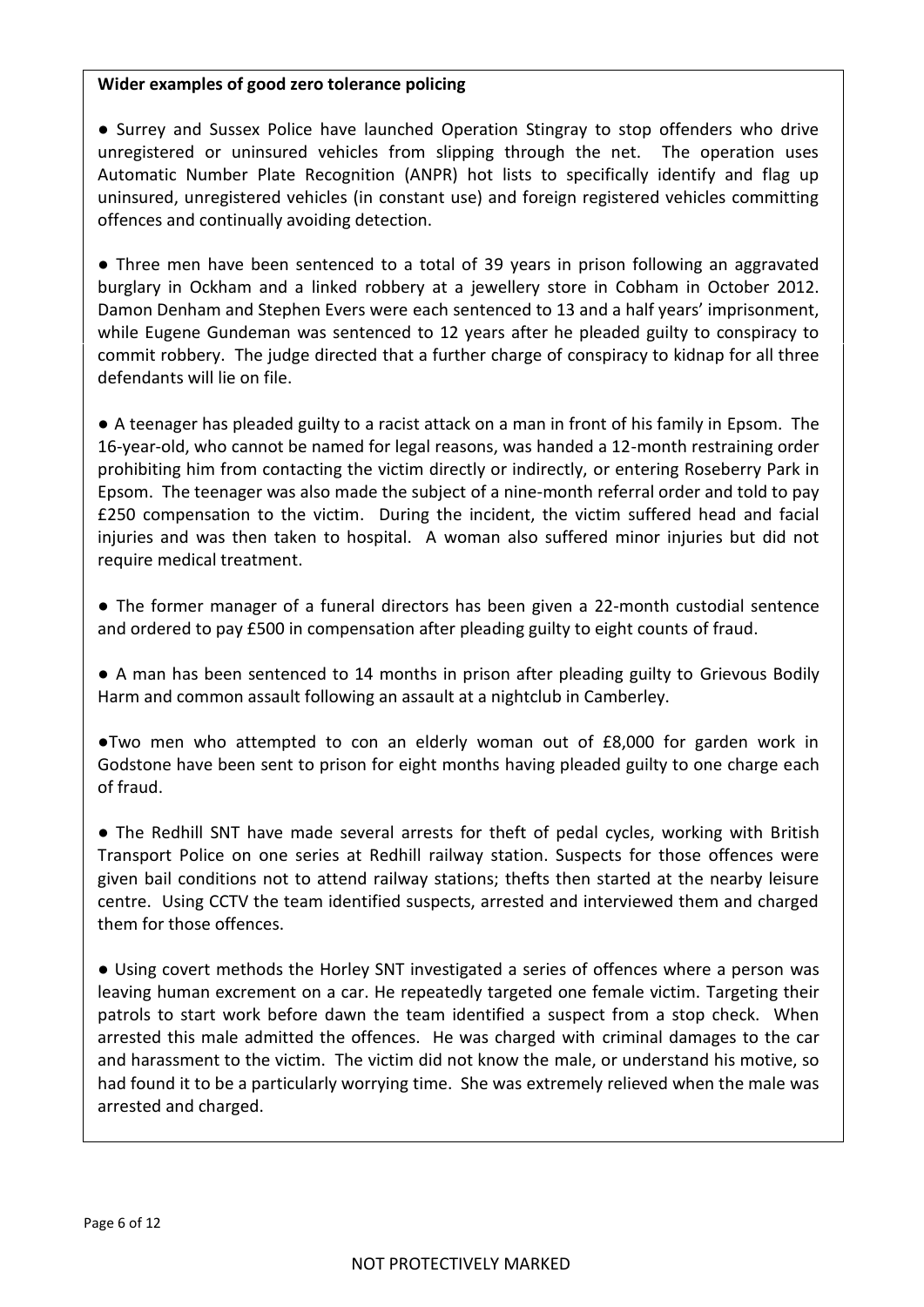# **2) More Visible Street Policing**

## **Valuing the Police 4 (VtP4) Inspection by Her Majesty's Inspectorate of Constabulary (HMIC)**

The Force has been praised by Her Majesty´s Inspectorate of Constabulary for the way it is working to meet the financial challenges facing policing. The HMIC inspected all 43 forces in England and Wales to assess whether the plans they have in place to make cost savings are working to meet budget gaps whilst protecting front-line services as much as possible.

In a report published on July 22, Surrey received a rating of 'Good´ for its work towards meeting required savings of £32.5m over the four years of the spending review and was commended for "protecting its crime fighting capability" and "delivering high levels of crime reduction". Overall the report shows that the Force is delivering good value for money per head of population compared to the national average. Since 2010/11, recorded crime in Surrey has fallen 24 per cent compared to an average of 14 per cent nationally and victim satisfaction remains in line with national figures at 86 per cent.

#### **Resource Availability and Sickness**

The below table shows our resource availability so far this financial year compared with the last.

|                              | <b>FYTD</b><br><b>July 2014</b> | <b>FYTD</b><br><b>July 2013</b> | Change  | <b>FYTD</b><br>%age<br>Change |
|------------------------------|---------------------------------|---------------------------------|---------|-------------------------------|
| <b>Resource Availability</b> | 91.7%                           | 93.1%                           | $-1.4%$ | $-1.5%$                       |

Overall the Force continues to have above 90% availability, although several areas continue to be below this due to high police staff vacancy rates and long term sickness. The removal of these posts will have a positive impact on availability.

The below table shows sickness levels for the rolling 12 month period.

| Police officer sickness (rolling 12 months) | 2.7% |
|---------------------------------------------|------|
| Police staff sickness (rolling 12 months)   | 2.8% |

Sickness continues to be low risk, with officer sickness at 6.9 days per person and staff sickness at 7.3 days. This means that Surrey Police continues to have the lowest sickness rate when compared against our most similar forces (Cambridgeshire, Dorset and Thames Valley) and is expected to remain within the first quartile nationally.

#### **POCA performance summary for current financial year to 31/07/2014**

The below table shows the successes so far in relation to POCA seizures for this financial year**.**

| <b>POCA scorecard</b>                                                                | <b>FYtD</b><br>July 14 | EOY 2014/15<br><b>Aspiration</b> |
|--------------------------------------------------------------------------------------|------------------------|----------------------------------|
| Assets recovered (total value of cash forfeitures + value of confiscation<br>orders) | £585,670.87            | £1,000,000                       |
| Volume of confiscation orders                                                        | 18                     | 50                               |
| Value of confiscation orders                                                         | £528,853.67            | n/a                              |
| Number of restraint orders                                                           | 7                      | n/a                              |
| Number of cash seizures                                                              | 23                     | 70                               |
| Volume of cash forfeitures                                                           | 18                     | n/a                              |
| Value of cash forfeitures                                                            | £56,817.20             | n/a                              |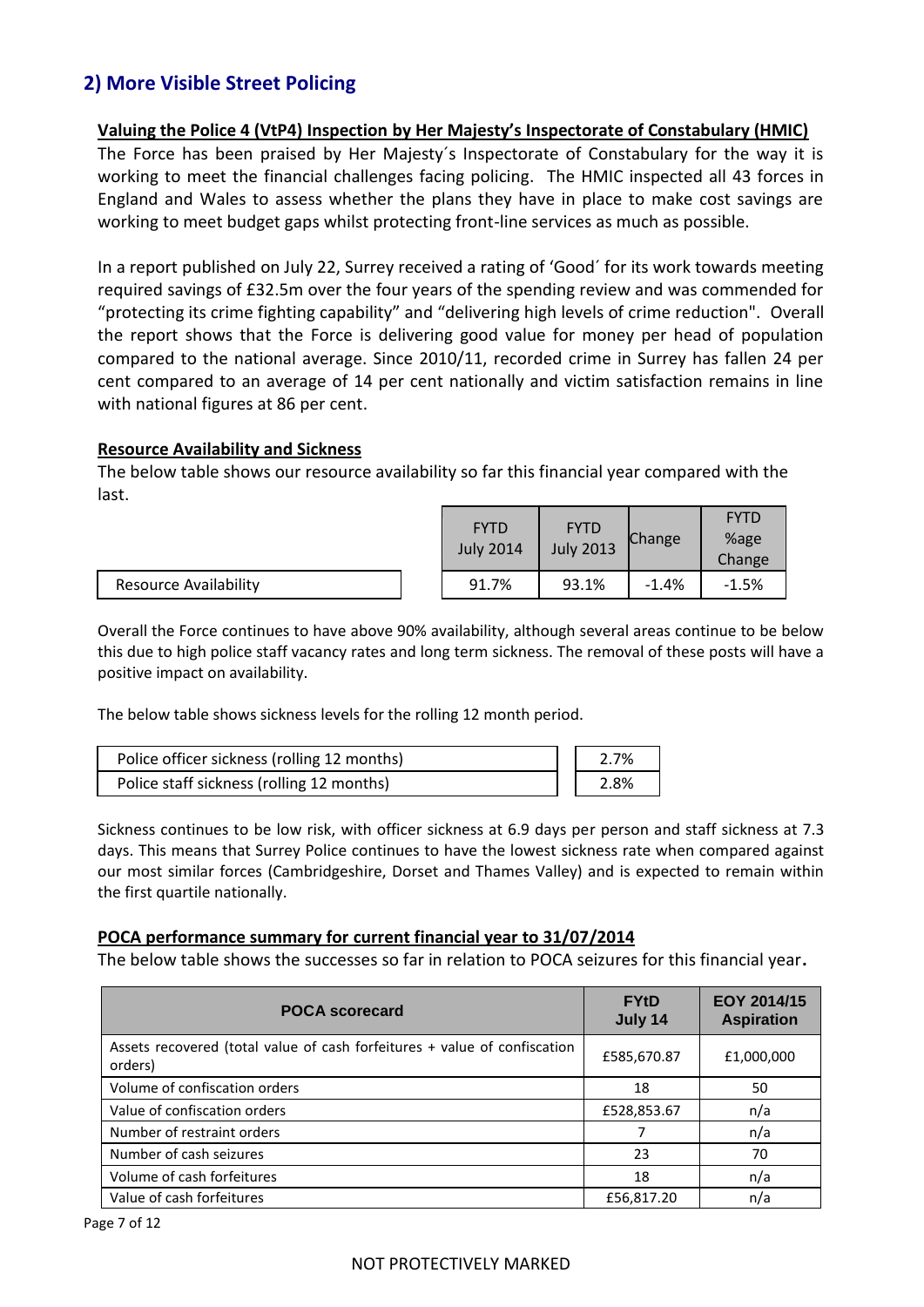There have been 11 confiscation orders since the beginning of June. These include orders to the value of £60,000, £39,033.46, £22,030.00 and £39,972.65 from criminals convicted of drugsrelated offences.

# **Examples of Good Partnership and Visible Policing**

● Operation Segregate saw Surrey and Sussex Roads Policing Unit converge on three key strategic locations across the South East, to gather intelligence on how commercial vehicles are used in organised crime and terrorism offences. The UK Border Agency, Immigration, Her Majesty's Revenue and Customs and the Vehicle Operator Standards Agency were at check sites and the operation was supported remotely by the National Crime Agency. Over 90 vehicles were stopped for a wide range of offences including one vehicle which was found to contain races of nitroglycerine.

• The Guildford SNT and partners have been working since April 2014 to protect a vulnerable, elderly gentleman who suffers with dementia from his grandson who was released from prison, with no conditions, having served his full sentence for extorting thousands of pounds from his grandfather. The team were conscious that there was every possibility that the grandson would target his grandfather upon his release, which he did. Working with colleagues from the Council, neighbours of his grandfather, his care team and others worked at length to gather evidence of the grandson's continuing criminality and were able to arrest, charge and remand the grandson based on the evidence obtained. It became apparent during the investigation that the gentleman's daughter was also manipulating him by taking out store credit cards in his and his deceased wife's name. The team were quick to act and gather evidence and daughter is currently on bail for fraud offences and has bail conditions not to contact her father.

● The Woking Safer Neighbourhood Team hosted a burglary awareness day on 2nd August at the Coign Church in Goldsworth Park. The event was organised on the anniversary of a spate of burglaries in the borough last year. The team were also on hand for members of the public to raise any issues and to offer bicycle security marking.

● Officers in Epsom worked closely with local residents and Housing to secure a NOSP (Notice of Seeking of Possession) for the property of a female who was involved in a large amount of anti social behaviour within two months of moving into the property. With the help of the local Criminal Investigation Department, the team secured eight charges relating to dishonesty against the woman for offences committed against neighbours and elderly vulnerable victims. The woman pleaded guilty to all charges at the first hearing and placed on remand to await sentencing.

## **Stolen Dogs in Tandridge**

Over the last year Tandridge has seen a number of reports of stolen dogs, who were taken after being left unattended for short periods of time. The most recent case happened in May. Surrey Police quickly sought and gained agreement with the dog's owner for the animal's details to be released publicly. A social media campaign followed which saw the information shared with many thousands of people. This was accompanied by targeted patrols and increased engagement activity in an area where it was suspected the dog may be held.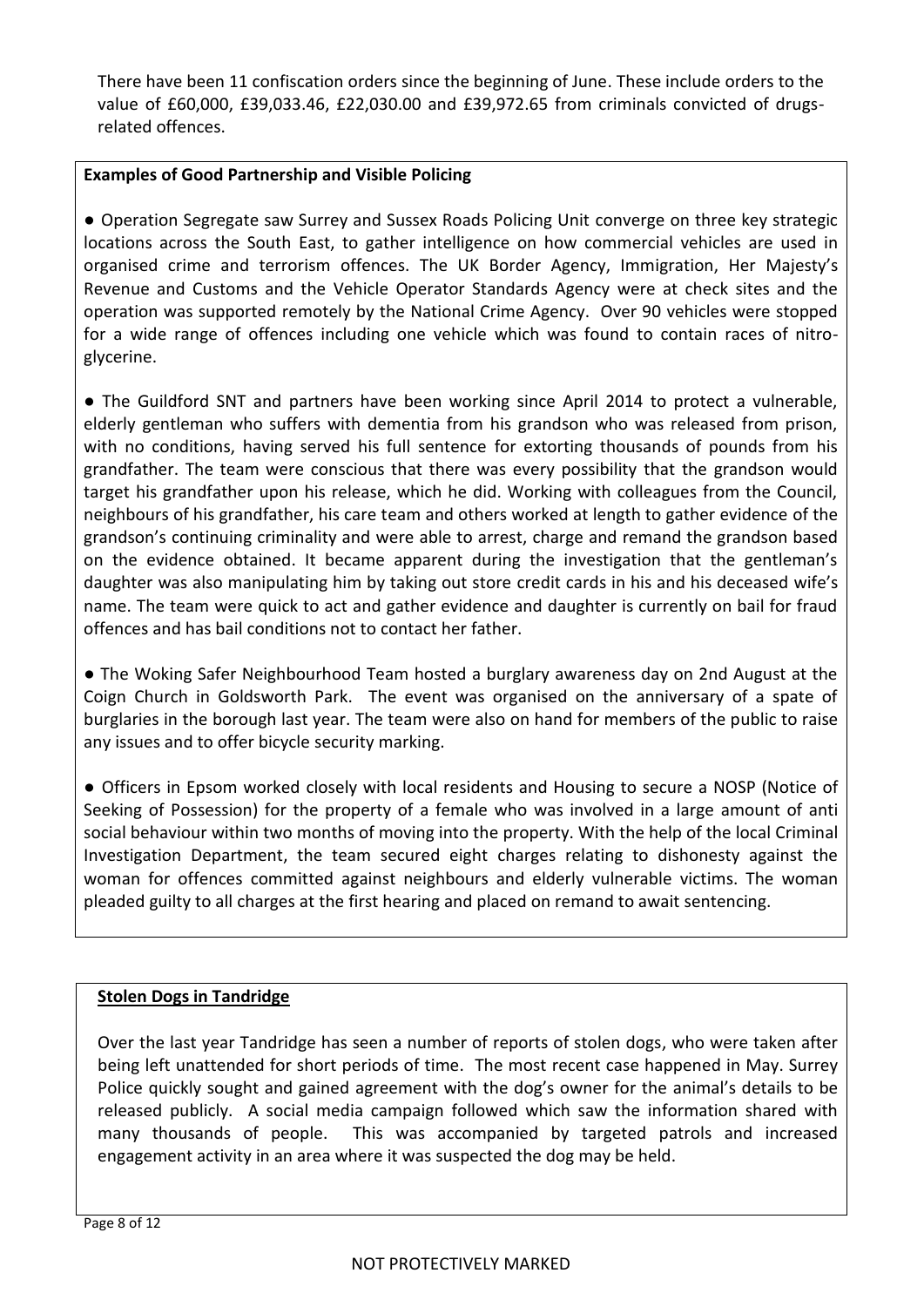In the early hours of the following morning a call was received suggesting the whereabouts of the puppy and referring to the information the informant had been given by the local Police Community Support Officer which helped her identify the dog's location. A warrant was sought and the dog was recovered from the location in question, along with another dog and the offender has since been charged with theft.

Having learned lessons from previous cases, Tandridge now has built an effective fast time response which relies on the links they have built in the community, knowledge and relentless pursuit of offenders, and engagement with the community through the use of active citizen and social media. Local policing is the key to making this work.

# **3) Putting Victims at the Centre of the Criminal Justice System**

# **Call Handling Times**

The below table shows that emergency call handling performance remains strong with the financial year to date figures showing 92.1% of emergency calls being answered within 10 seconds.

|                                                  | <b>FY<sub>t</sub>D</b><br>Jul 2014 | <b>FYtD</b><br>Jul 2013 | % point<br>Change |
|--------------------------------------------------|------------------------------------|-------------------------|-------------------|
| % 999 calls answered within 10 secs              | 92.1%                              | 94.9%                   | $-2.8%$           |
| % non-emergency calls answered within 60<br>secs | 58.2%                              | 84.5%                   | $-26.3%$          |

Performance for non-emergency calls has fallen in recent months and the Force is working hard to bring call handling levels back up to those of last year. A presentation was made to the CPB by the Head of Contact regarding this issue and a plan has been developed which is designed to address this and improve performance. The plan includes firstly resolving staffing level issues by filling vacancies through three intakes and applying a minimum tenure to these posts. Secondly, demand is being reduced through the following tactics:

- reducing avoidable contact
- reviewing internal practices for inefficiencies
- improving the sharing of knowledge and best practice between staff in the Contact Centre and Force Control Room
- introducing direct officer input for the recording of crime
- changing the shift pattern
- all staff to be up skilled so they can perform all functions across the department

## **Victim Care**

The below table shows the Force's victim satisfaction performance so far this financial year compared with the same period last year.

|                                   | <b>FYtD</b>     | <b>FYtD</b> | %point  | %age    |
|-----------------------------------|-----------------|-------------|---------|---------|
|                                   | <b>Jul 2014</b> | Jul 2013    | Change  | Change  |
| Overall crime victim satisfaction | 86.9%           | 88.1%       | $-1.2%$ | $-1.4%$ |
|                                   | <b>FYtD</b>     | <b>FYtD</b> | %point  | %age    |
|                                   | <b>Jul 2014</b> | Jul 2013    | Change  | Change  |
| ASB victim satisfaction           | 78.4%           | 80.4%       | $-2.0%$ | $-2.5%$ |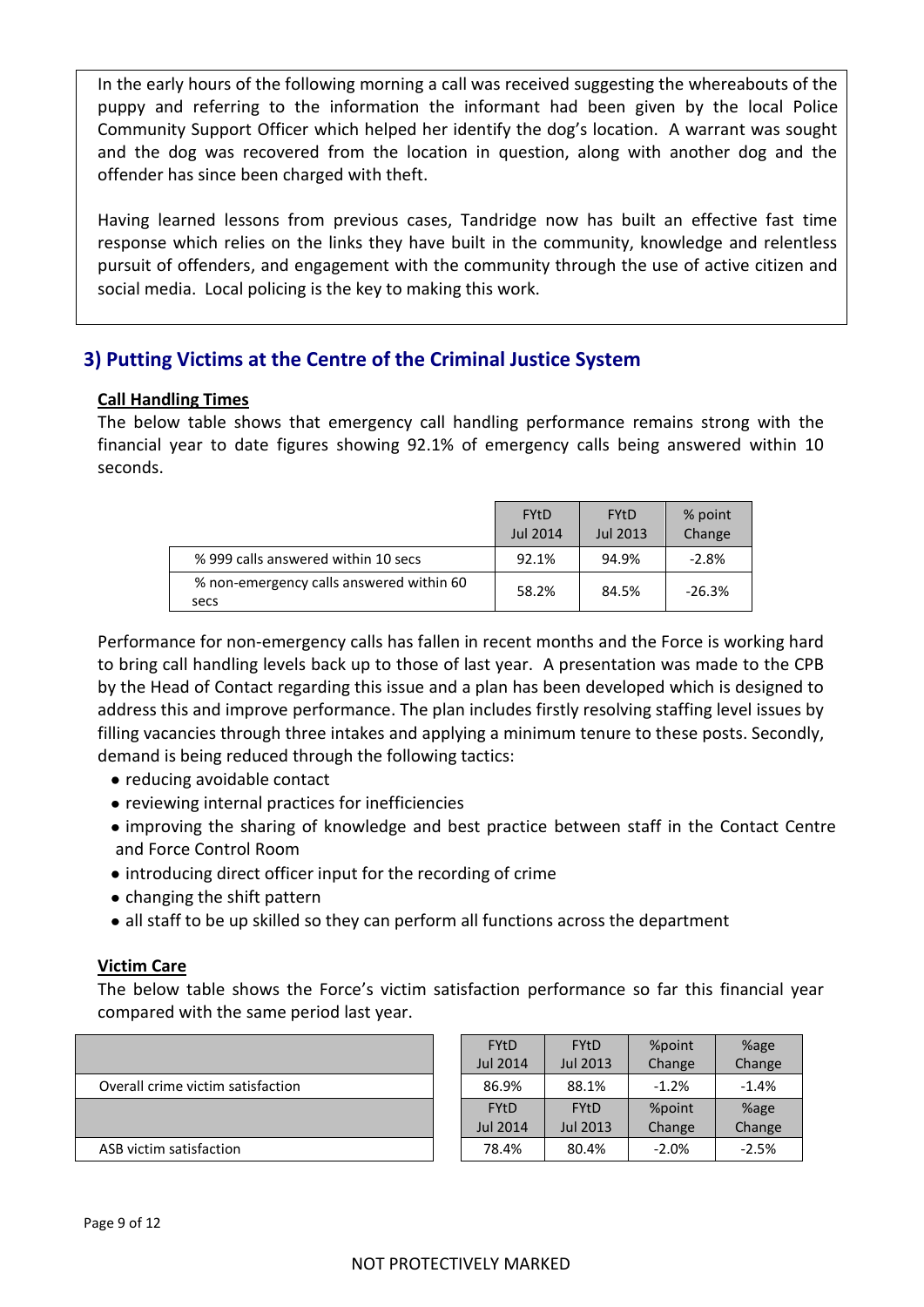The financial year to date overall crime satisfaction performance (burglary, vehicle crime and violent crime weighted data) is 86.9%, which is a slight decrease on the same period last year, but is showing an improving picture with a 0.9% point increase on the end of the last financial year. By crime type, satisfaction has improved for both violent crime and racist incidents, where violent crime has achieved a statistically significant increase of 4.9% points from the beginning of the financial year. Nationally Surrey has improved by two places since the end of March 2014.

The financial year to date satisfaction performance for anti-social behaviour (ASB) is 78.4% which is 2.0% points lower than for the same period last year. However overall satisfaction for nuisance neighbours has increased by 3.3% points compared to year end 2013/14. Satisfaction has also increased notably if the respondent has already called the police once before (+4% points compared to last year).

# **4) Give you the opportunity to have a greater say in how your streets are policed**

A request for data in preparation for HMIC inspection carried out in early September identified that over the last calendar year Surrey Police held approximately 1800 public sessions (discounting mobile front counters) across the eleven boroughs, whereby the public were able to meet with their Safer Neighbourhood teams and voice their concerns.

## **Local Policing Boards (LPBs)**

Recent LPBs have been held in Elmbridge, Waverley, Mole Valley and Tandridge. Issues raised have included parking, criminal damage, burglary and anti-social driving. The tackling of the specific issues raised is carried out as part of core business by the local policing teams.

The Force is also looking forward to joining the PCC at the forthcoming Police and Crime Summits.

## **"Let's Talk Elmbridge"**

As a good example of public engagement with partners at advertised events, members of the Force will be working alongside Surrey County Council and Elmbridge Borough Council staff at the "Let's Talk" event. To draw a wide audience and break down barriers, there will be activities for children, including having a police car on hand whilst parents are able to raise crime and disorder matters and receive crime prevention advice.

#### **Selecta DNA Property Marking Kits**

To deter burglars, 100 Selecta DNA property marking kits have been secured. These have been distributed in areas vulnerable to burglaries, along with an offer of a Crime Reduction Survey, and information about registering items on the Immobilise database. In the Horley area there has already been an 87% take up on the kits being registered.

# **5) Protect Your Local Policing**

#### **Employee turnover rates**

The Force 'wastage' rates show the percentage of leavers in comparison with the headcount over a rolling 12 month period. The 'unplanned wastage' rates refer to the rate of 'voluntary' leavers from Surrey Police; examples include 'transfer to another force' and 'resigned for alternative employment'. 'Planned wastage' is the rate of involuntary leavers such as those who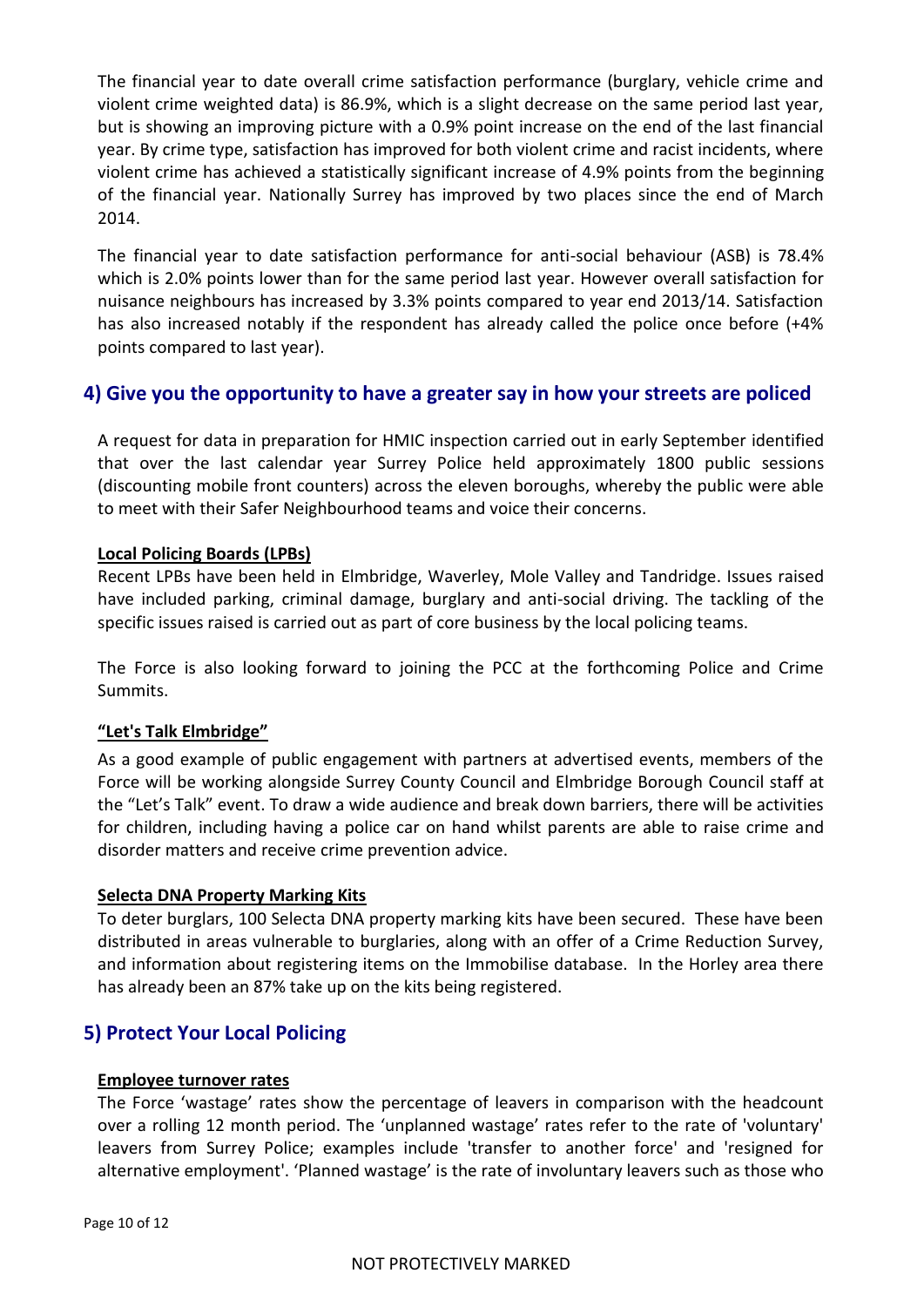leave due to retirement or where an individual is made redundant. The total wastage includes both planned and unplanned leaving reasons.

Unplanned wastage for police officers has remained stable at 3.2% from May, which continues to be equivalent to 61 officers over a 12 month rolling period. The main leaving reason continues to be to transfer to another police force. The high unplanned wastage rate continues to be monitored at the Workforce Planning and Performance Board and is also factored into the probationer and transferee intakes projected for the financial year. The police staff unplanned wastage rate has increased from 13.5% at the end of May to 14.3% at the end of July, which is equivalent to an increase of 9 leavers. The most common leaving reason is still alternative employment. As the national unemployment rate has continued to fall and more external opportunities have become available, this is likely to continue to be the most common reason for leaving.

Total wastage for police officers decreased from the end of May from 6.1% to 5.9%, whilst the police staff total wastage increased from 20.8% to 22.8%. This was due to the total number of police officer leavers decreasing from 117 in 12 months to 114, whilst it increased from 427 to 456 for police staff. This means that Surrey remains in the fourth quartile nationally.

# **6) I will be uncompromising in the standards you expect from your police**

# **Complaints and Discipline**

Over Q1 2014/15 Surrey Police recorded a total of 146 complaints, which is down 20% from Q4 2013/14. Allegations were also down to 334 in comparison to the 373 recorded during Q4; this reduction (roughly 11%). The highest categories were 'Other Neglect or Failure in Duty' and 'Incivility, Impoliteness and Intolerance'. Whilst every effort is made to record complaints without delay. Current vacancies have lead to a backlog, so numbers are subject to change. This is actively being reviewed by PSD following a pier review by Thames Valley Police.

| <b>Hearing or</b><br><b>Meeting</b> | <b>Allegation</b>                                        | Outcome              |
|-------------------------------------|----------------------------------------------------------|----------------------|
| Meeting                             | A member of staff inappropriately touched another        | <b>Final Written</b> |
|                                     | member of staff at a private function.                   | Warning              |
| Meeting                             | A member of staff inappropriately touched another        | <b>Final Written</b> |
|                                     | member of staff at a private function. This incident     | Warning              |
|                                     | occurred shortly after similar behaviour had taken place |                      |
|                                     | involving a colleague.                                   |                      |
| Hearing                             | A police officer has made a number of inappropriate      | <b>Final Written</b> |
|                                     | comments to the victim of an alleged rape.               | Warning              |
| Meeting                             | A police officer accessed Crime Information systems      | Management           |
|                                     | without a policing purpose on a number of occasions to   | Advice               |
|                                     | look up a family member.                                 |                      |
| Hearing                             | A member of staff drove a vehicle over the prescribed    | Dismissed            |
|                                     | blood alcohol limit and further, drove in such a manner  | without notice       |
|                                     | that it amounted to careless driving.                    |                      |
| Meeting                             | A member of staff's Twitter account contained highly     | Dismissed with 5     |
|                                     | inappropriate tweets and images. The account referred to | days pay             |
|                                     | him being in the police service.                         |                      |

The below table shows recent misconduct meetings and gross misconduct hearings: